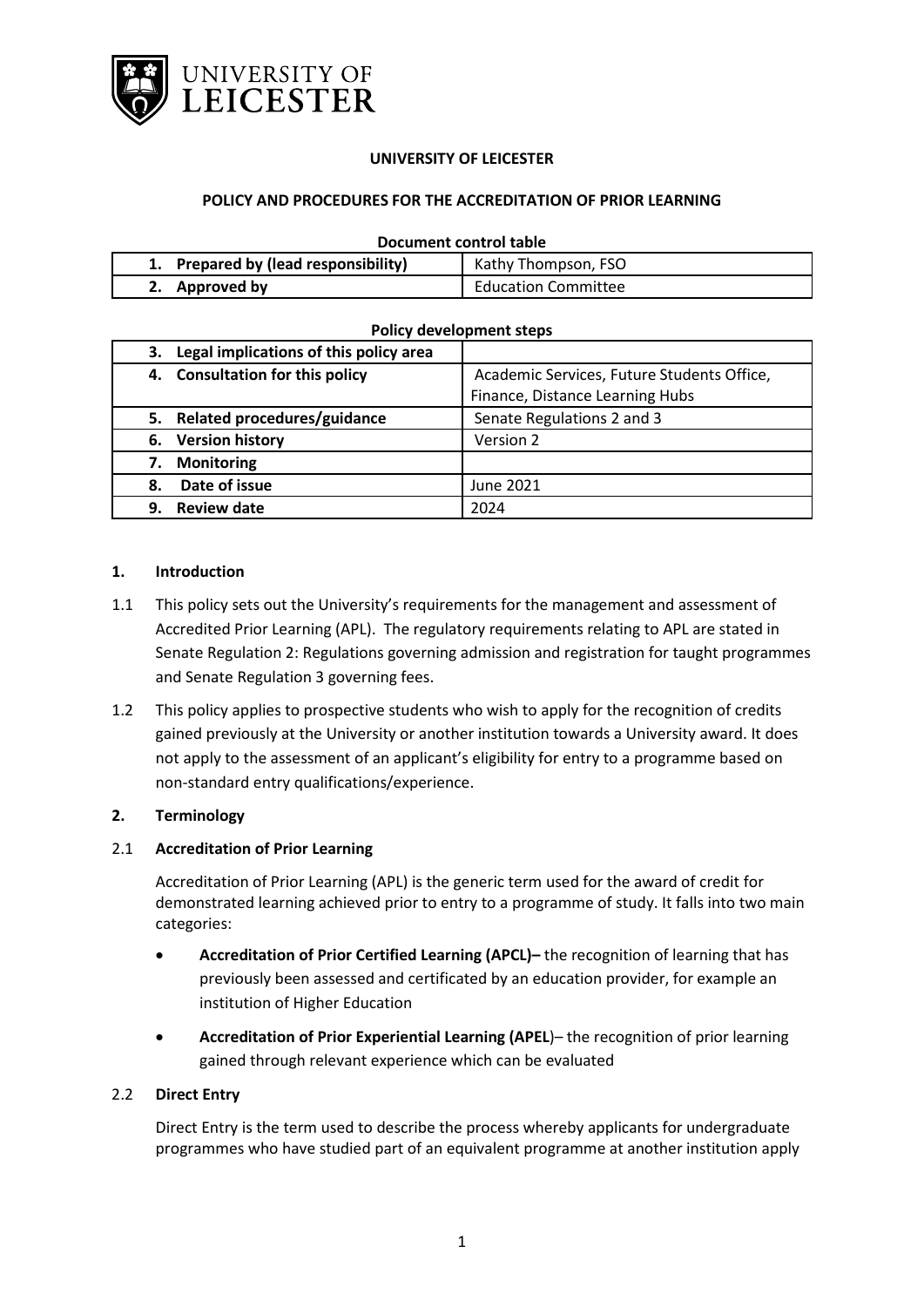through UCAS to enter a programme at an advanced point of study (typically year 2). A separate APL application is not required.

### 2.3 **Credit**

Credit is the means by which learning outcomes are quantified at a given level.

### 2.4 **Learning Outcomes**

Learning outcomes specify the threshold attainments that students are expected to meet to be awarded credit for a given module or programme.

### 2.5 **Module**

A module is a component of a programme with its own approved learning outcomes and assessment methods. Modules are at a specified level in accordance with the Framework for Higher Education Qualifications (FHEQ).

### **3. Principles**

- 3.1 APL is accepted by the University as specified for particular programmes of study.
- 3.2 Where the option for APL or Direct Entry exists this will be publicised in the prospectuses and school information.
- 3.3 Each academic school within the University can decide whether it is appropriate to accept APL for programmes that it offers.
- 3.4 Where APL is offered this will be approved as part of the programme approval process for new programmes. Any amendment to requirements may be approved by College Education Committees.
- 3.5 Where APL is offered the requirements should be recorded on the relevant programme specification. For undergraduate programmes the standard University is that direct entry is possible at the discretion of the relevant programme team, based upon a review of student's prior studies.
- 3.6 Where a school does offer APL this may be limited to exemption from specific modules.. Where schools wish to specify particular modules as not eligible for APL this should be recorded on the relevant programme specification.
- 3.7 Credits may be given for prior learning where the level, standard content and relevance of that learning are judged to be appropriate to a particular programme of study.
- 3.8 APL may be granted for whole modules only and at the same level as the programme of study for which an application is being made. In certain cases it may be appropriate to allow APL from a higher level qualification to count towards a lower award. Where this is possible it will be stated in the programme specification. Credit at a lower level will not be accepted for APL against modules at a higher level.
- 3.9 Decisions regarding the accreditation of prior learning are an academic judgement and schools will determine whether the prior learning is at the required level and broadly equivalent to the learning outcomes which would have been assessed during a module.
- 3.10 Schools will determine the currency of prior learning on a case by case basis within an overall requirement that, at the time of application, any prior learning which is more than five years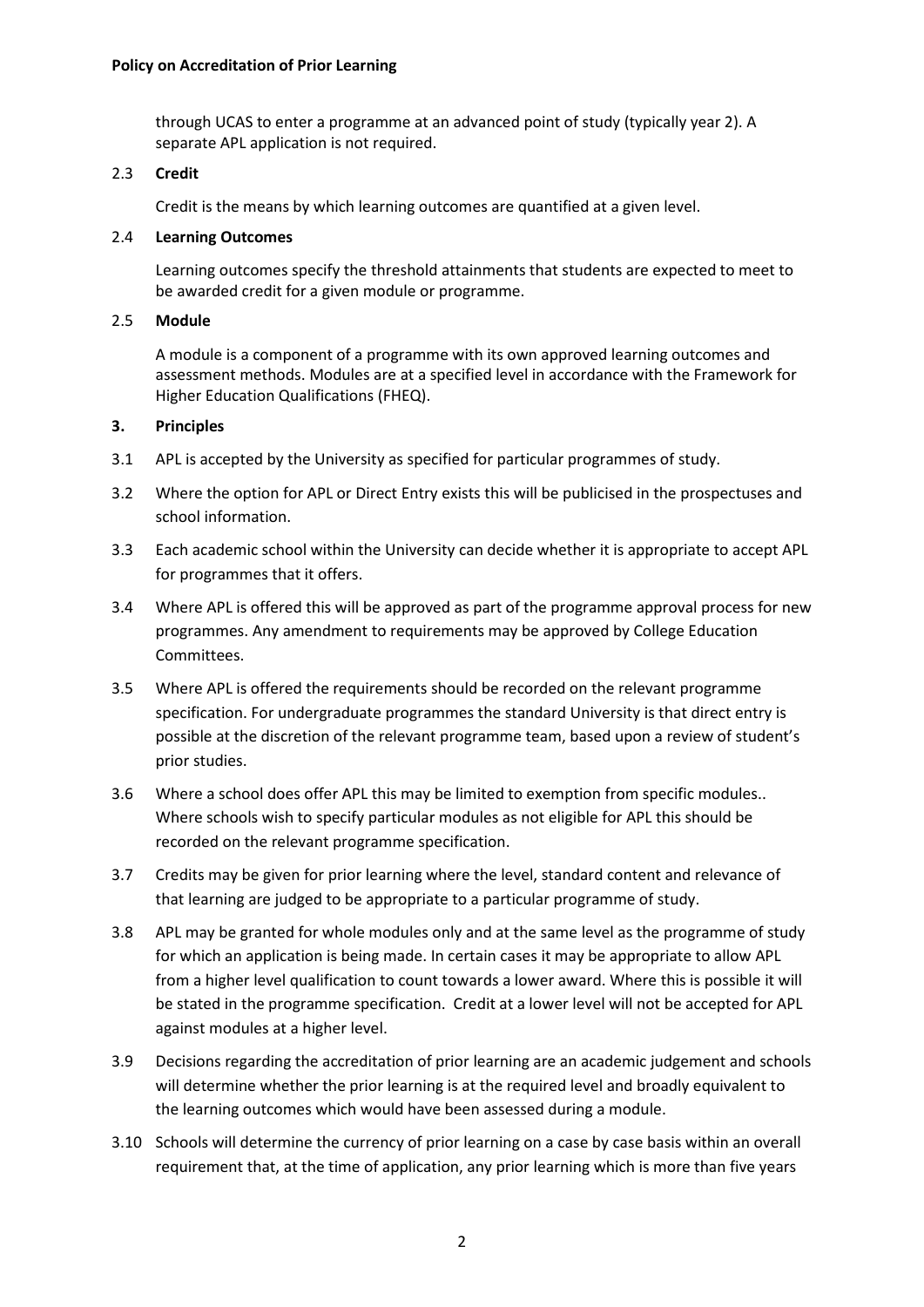old will not normally be considered current for this purpose. Where the prior study was undertaken at the University of Leicester consideration may be given to accepting APL that is more than 5 years old, on a case by case basis,

- 3.11 Students may receive an exit award if they have been awarded APL credit, providing they have accumulated sufficient University of Leicester credits, during their period of registration at the University to qualify for such an award.
- 3.12 Direct entry may be included in a formal articulation agreement with another institution. The evaluation of credits for the purpose of articulation will be undertaken in accordance with procedures detailed in the Code of Practice on the University's Procedures for Managing Higher Education Provision with Others.

### **4. Application Process**

- 4.1 Prospective students who require further information on the admissions process should contact the Admissions Office. Specific information about requirements relating to a particular programme may be obtained from the relevant school.
- 4.2 For prospective apprenticeship learners the assessment of eligibility for APL will be undertaken through the Initial Needs Analysis (INA).
- 4.3 Applications for consideration of APL should be made at the point of application or as soon as possible thereafter.
- 4.4 Applications for APL will not normally be considered after a student has registered for a programme at the University, but may be possible where agreed by the school in question.
- 4.5 Applicants should make a request on the online application form for the consideration of APL to the Admissions Office
- 4.6 Schools or Admissions Office as appropriate, will advise applicants of the specific requirements which relate to a particular programme. Examples of the type of information required to assess the APL application are shown below.

For APCL

- Institution and dates of attendance
- Programme title
- Programme structure, module content and scheme of assessment.
- Qualification obtained, if any
- An authorised transcript of marks, endorsed by the institution
- An academic reference from the institution awarding the credits

For APEL

• A summary of the applicant's professional experience and specific activities, including employment and relevant training with dates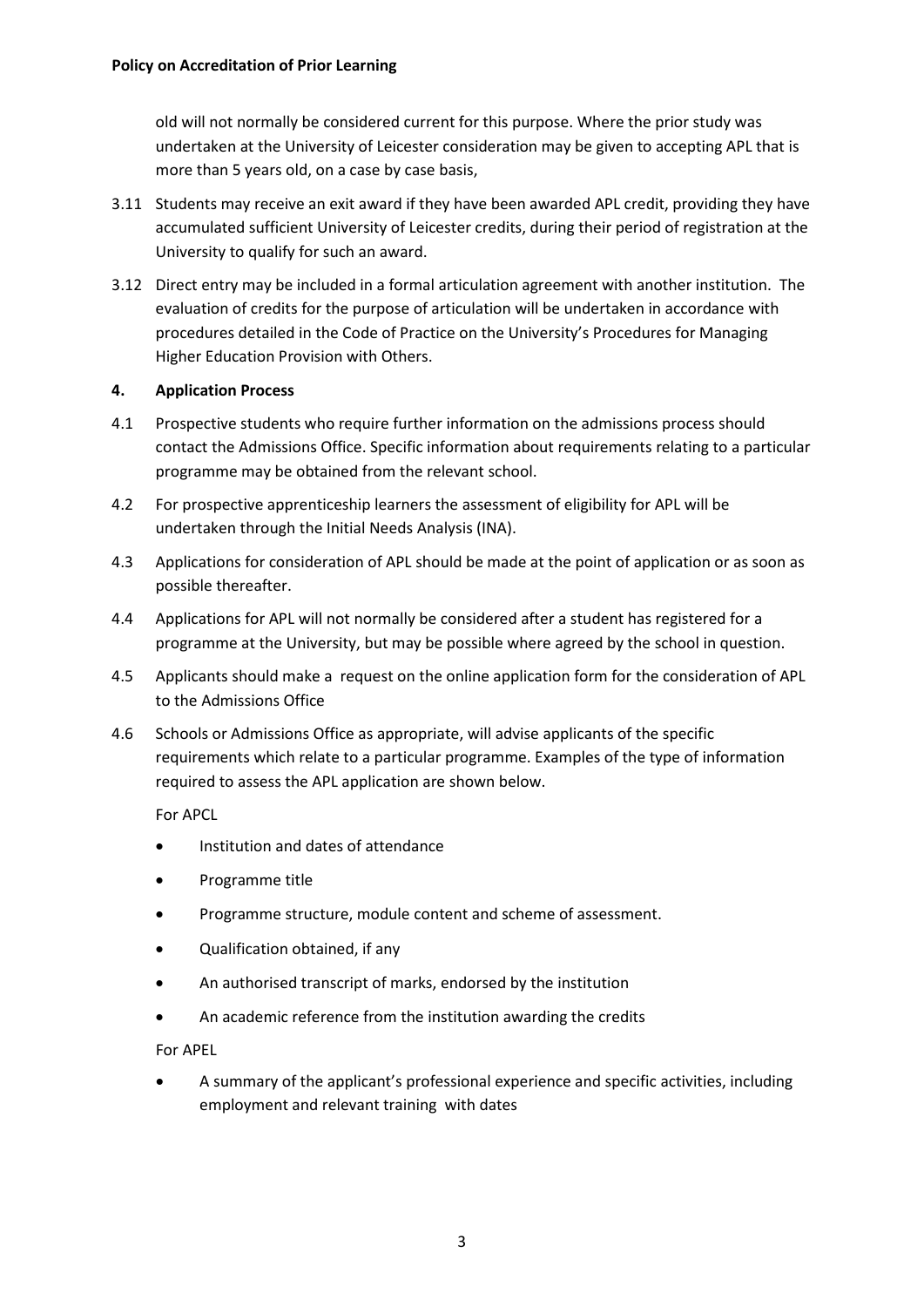- A detailed commentary of what has been learned from these activities and how these are relevant to the level of the programme and intended learning outcomes of the particular modules from which exemption is sought
- Confirmation from the relevant employer(s) or other independent source that the activities claimed by the applicant have been undertaken with some indication of the level at which these were undertaken
- 4.7 The application for AP(E)L should be submitted to the Admissions Office as appropriate which will forward it to the relevant school for consideration.

# **5. Consideration of Applications**

- 5.1 Applications will be considered by a member of the academic staff of the school, normally the programme director or admissions tutor. There may be some programmes where for reasons of Professional Accreditation the External Examiner(s) for the programme is required to approve the application. Where this is a requirement it will be set out in programme documentation.
- 5.2 All applications for APL will be treated equitably regardless of the type and source of learning being assessed.
- 5.3 Submission of an application for APL does not guarantee that exemptions from particular modules will be granted.
- 5.4 A decision regarding whether an application for APL should be approved will depend on the requirements and specific learning outcomes of the modules for a particular programme as well as the individual application.
- 5.5 Applicants may be requested to provide additional information, attend an interview in support of their application, or/and have their application reviewed by an external examiner as required.
- 5.6 Assessors will match the evidence provided by the applicant against the intended learning outcomes of the modules for which exemption has been requested considering the following:
	- Subject content and knowledge
	- Volume of learning
	- Level of learning
	- Evidence of achievements
	- The requirements of Professional or Statutory Bodies, where appropriate
- 5.7 In forming a judgement about level assessors will refer to the characteristics articulated in the Framework for Higher Education Qualifications published by the Quality Assurance Agency at:

<https://www.qaa.ac.uk/docs/qaa/quality-code/qualifications-frameworks.pdf>

- 5.8 An application for APL will only be granted where a school is satisfied that:
	- The factual statements included in an application are accurate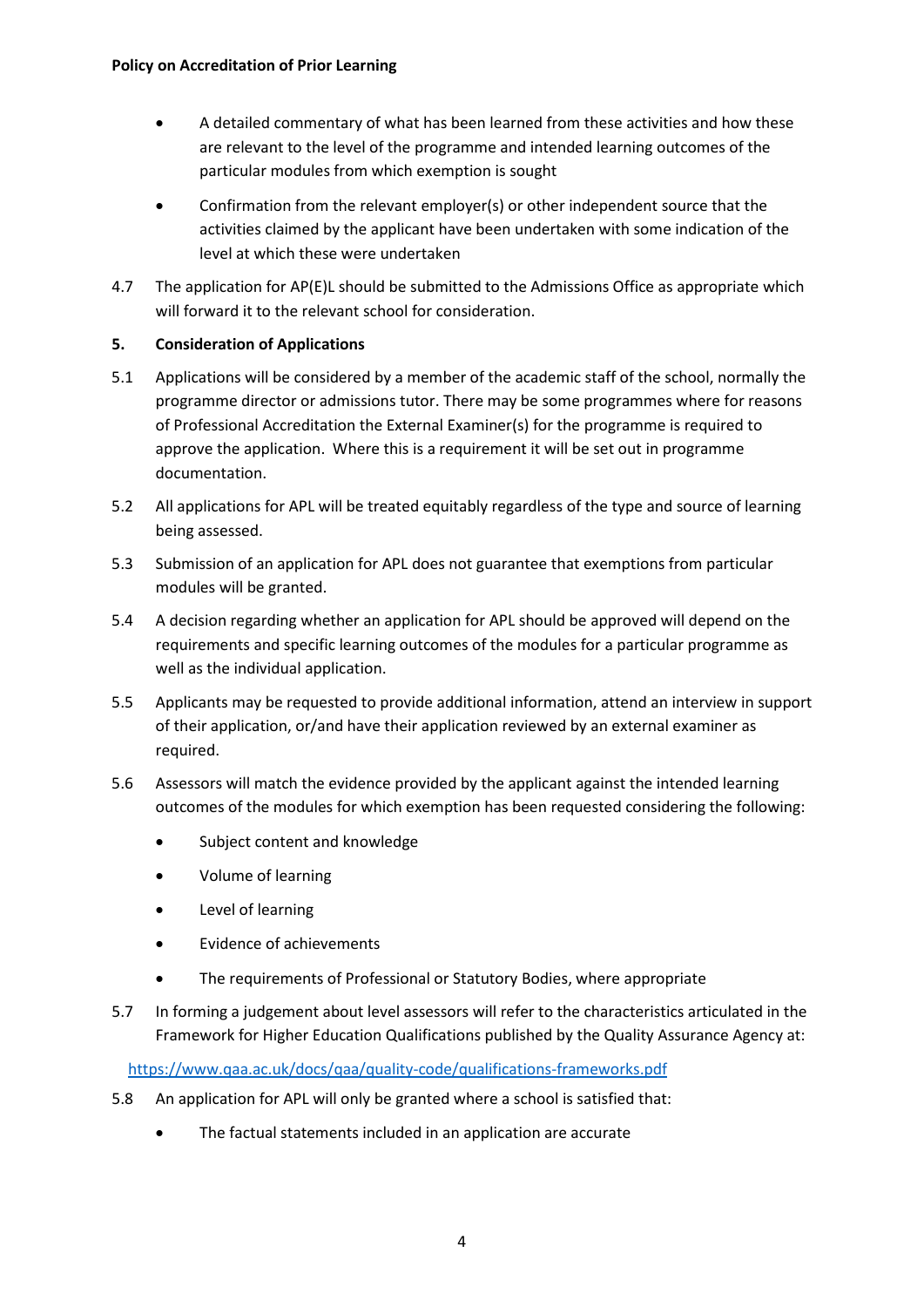- The dates of the prior learning have been checked and confirmed to have taken place in line with the requirements set out in para 3.10 (or sooner where specified in the relevant programme specification)
- There is a correlation between the prior learning or experience and the level and intended learning outcomes of the modules which will not be taken as a result of the APL
- Where the prior learning is certificated the applicant has gained marks which are equivalent to those required to pass a module at the University

# **6. Outcome of Consideration of Applications**

- 6.1 On completion of consideration of an application for APL the relevant school should report its decision to the Admissions Office.
- 6.2 Applicants will be informed of the outcome of their application for APL by the Admissions Office.
- 6.3 Where an application has been approved the applicant will be notified of the exemptions and issued an offer letter with the revised fee payable, having been adjusted for the modules from which they are exempt.
- 6.4 The decision will be held on the applicant's record by adding an APL SQE with details of the credits and modules APL has been granted for. An APL flag is also added on to the STU record

# **7. Appeals against decisions**

- 7.1 The consideration of APL applications involves an academic judgement. The University will not review a decision on an application for APL where an applicant simply disagrees with the academic judgement that has been applied.
- 7.2 If an applicant believes that the application has not been considered in accordance with the relevant school's stated procedure, or the applicant obtains additional documentation pertaining to their application prior to registration which was not available at the time of the initial assessment, they should submit a formal request for review in accordance with the process detailed in the University's Code of Practice for Admissions.

## **8. Limitations on APL**

- 8.1 Senate Regulation 2 states that the maximum number of credits for which a student may be granted APL is one half of the taught credits which lead to an award and no student may be granted exemption from a project or dissertation.
- 8.2 Requirements vary according to programme and level and mode of study as detailed below but the maximum number of credits for which exemption may be granted is 60 for taught postgraduate programmes, 180 for bachelor's programmes and 240 for integrated master's programmes.
- 8.3 In exceptional cases additional requirements may be introduced for the purposes of recognition/accreditation by a Professional, Statutory and Regulatory Body. Exemptions to Senate Regulation 2 and the limitations set out in this policy may be considered by a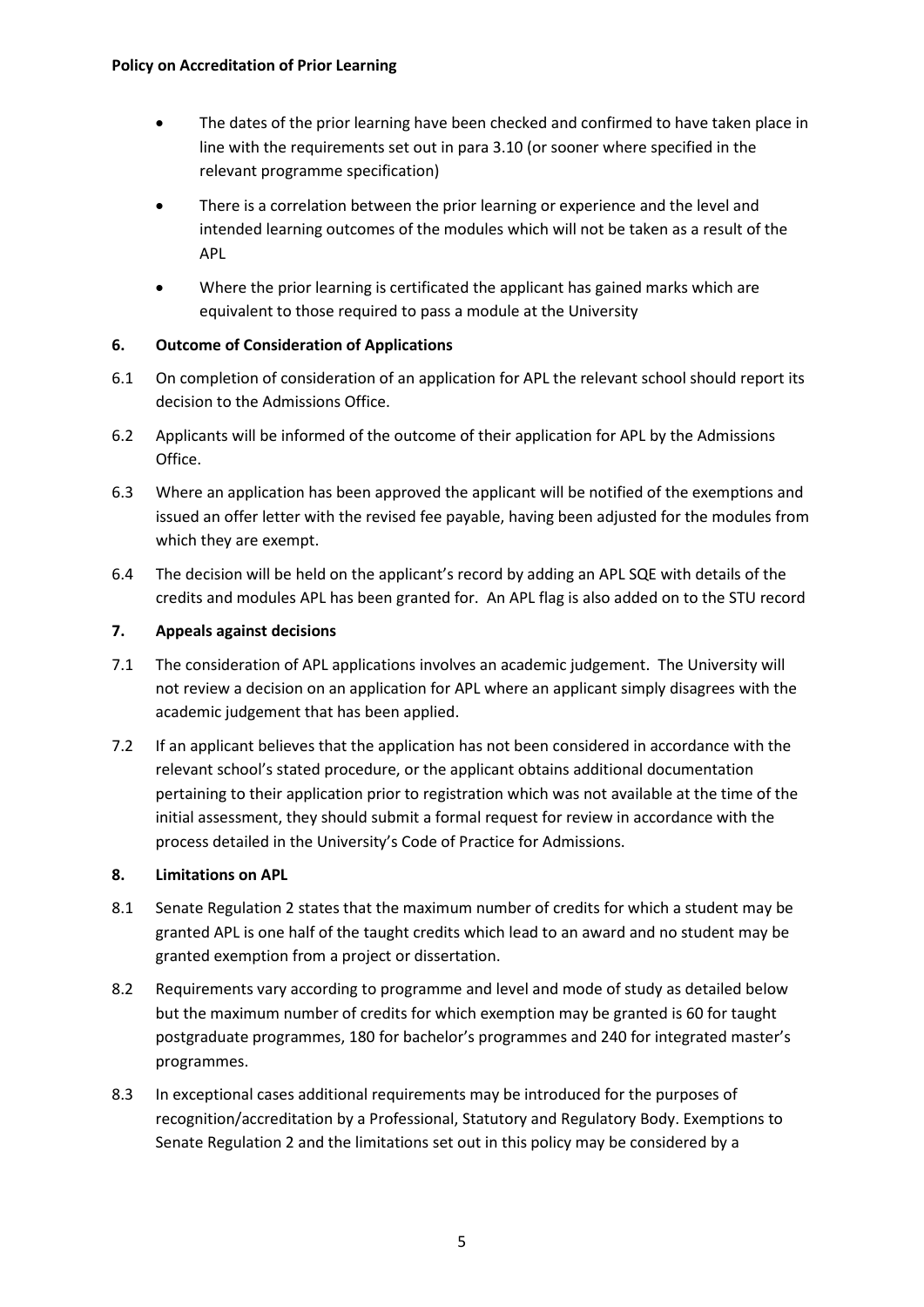Programme Approval Panel and recommended for approval by the Quality and Standards Sub-Committee. They will be recorded in the relevant programme specification(s).

8.4 A summary of limitations by level of study is given in Appendix 1.

### **Undergraduate programmes**

- 8.5 APL will not be granted at a module level for full-time undergraduate programmes but will be considered as a request for direct entry to a particular level of study.
- 8.6 For full-time undergraduate programmes applicants will apply for direct entry to the second year of a three year degree programme through UCAS or through a direct application to the University.
- 8.7 In exceptional cases applicants may apply for direct entry to the third year of a four year integrated master's programme.
- 8.8 APL/Direct Entry will not be granted to the final year of any programme.
- 8.9 APL may be granted on a module basis for distance-learning programmes up to a maximum stated in Appendix 1, except in cases where a programme approval panel grants exemptions at a higher threshold, which in all cases will not exceed 50% of the taught elements of the programme.

### **Postgraduate Taught Programmes**

- 8.10 Applicants may apply for exemptions up to a maximum of 60 taught credits.
- 8.11 Exemptions will not be granted for the dissertation/project.

### **9. Impact of APL on awards**

- 9.1 Where AP(C)L is approved this will be graded and, where appropriate will contribute to the final classification of an award. Where credits do not count towards classification of the final award, schools may determine that the level achieved is sufficient for the credits to be awarded but are not required to undertake a separate grading exercise.
- 9.2 Where AP(E)L is approved this will be ungraded and classification of an award will be based on modules undertaken at the University and the relevant scheme of assessment for the award of the degree will be reduced on a pro-rata basis.

### **10. Student Transcripts**

The amount and level of credit for which exemptions have been granted will be recorded on the student's transcript.

### **11. Registration Periods**

Normal registration periods for students on campus based programmes who have been granted exemptions from modules based on APL will normally be adjusted according to the number of modules for which exemption is granted based on the percentage these represent of the programme.

The period of registration for a student on a distance learning programme will not be adjusted on the basis of an approved application for APL, due to the alternative structure of DL programmes.

### **12. Fees**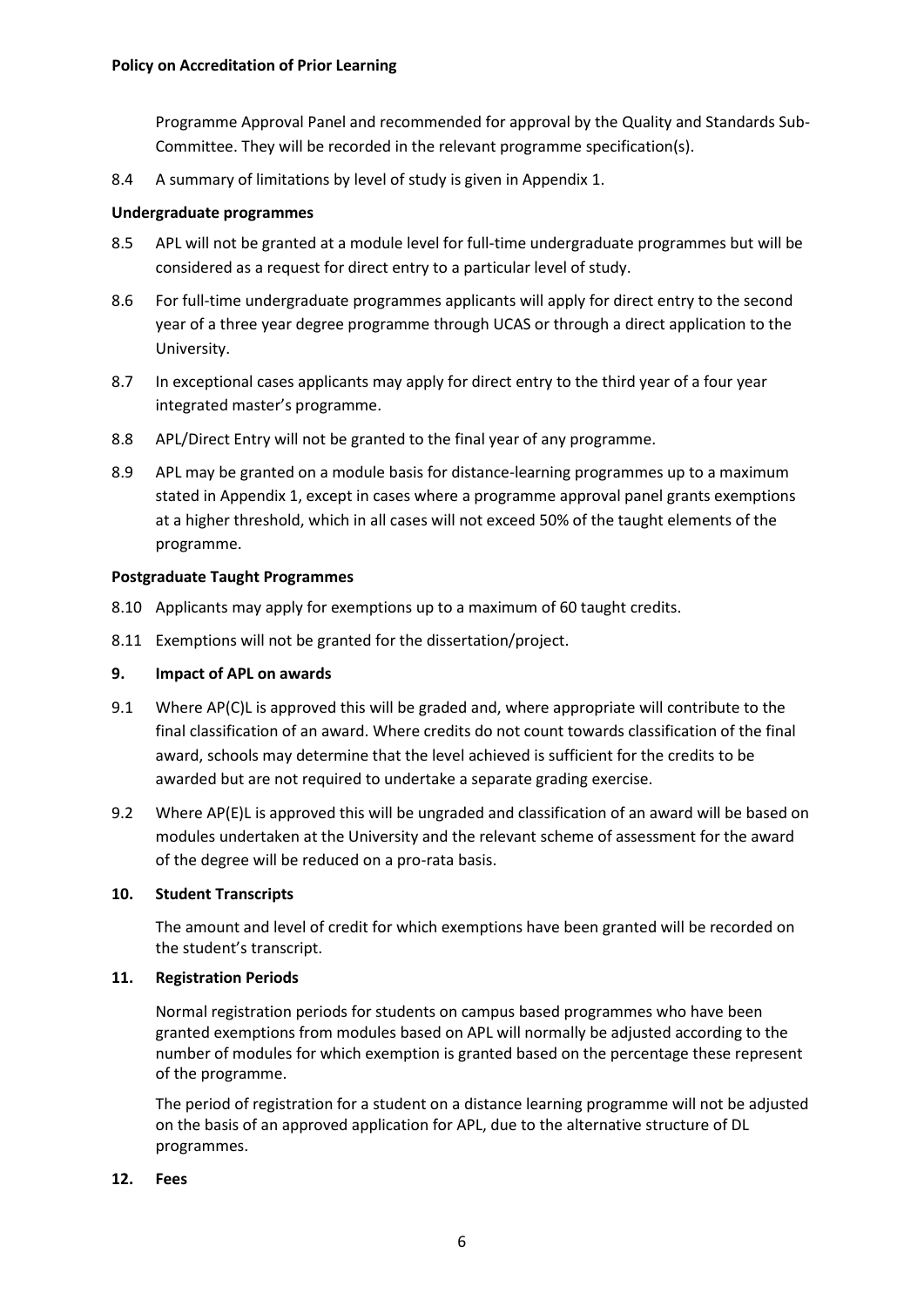Where an applicant is granted exemption from modules their programme fee will be adjusted accordingly and the revised fee will be notified to the applicant prior to their entry to the programme.

- 1. For undergraduate students granted direct entry to years two or three fees will be charged for the years for which they register at the applicable rate.
- 2. For all other students the fee will be reduced according to the number of credits for which exemption has been granted.
- 3. Full-time undergraduate students will be required to pay their tuition fee following the standard billing pattern for such students.
- 4. For all other programmes the revised fee will be spread over the registration period and can be paid yearly or in accordance with the revised billing schedule.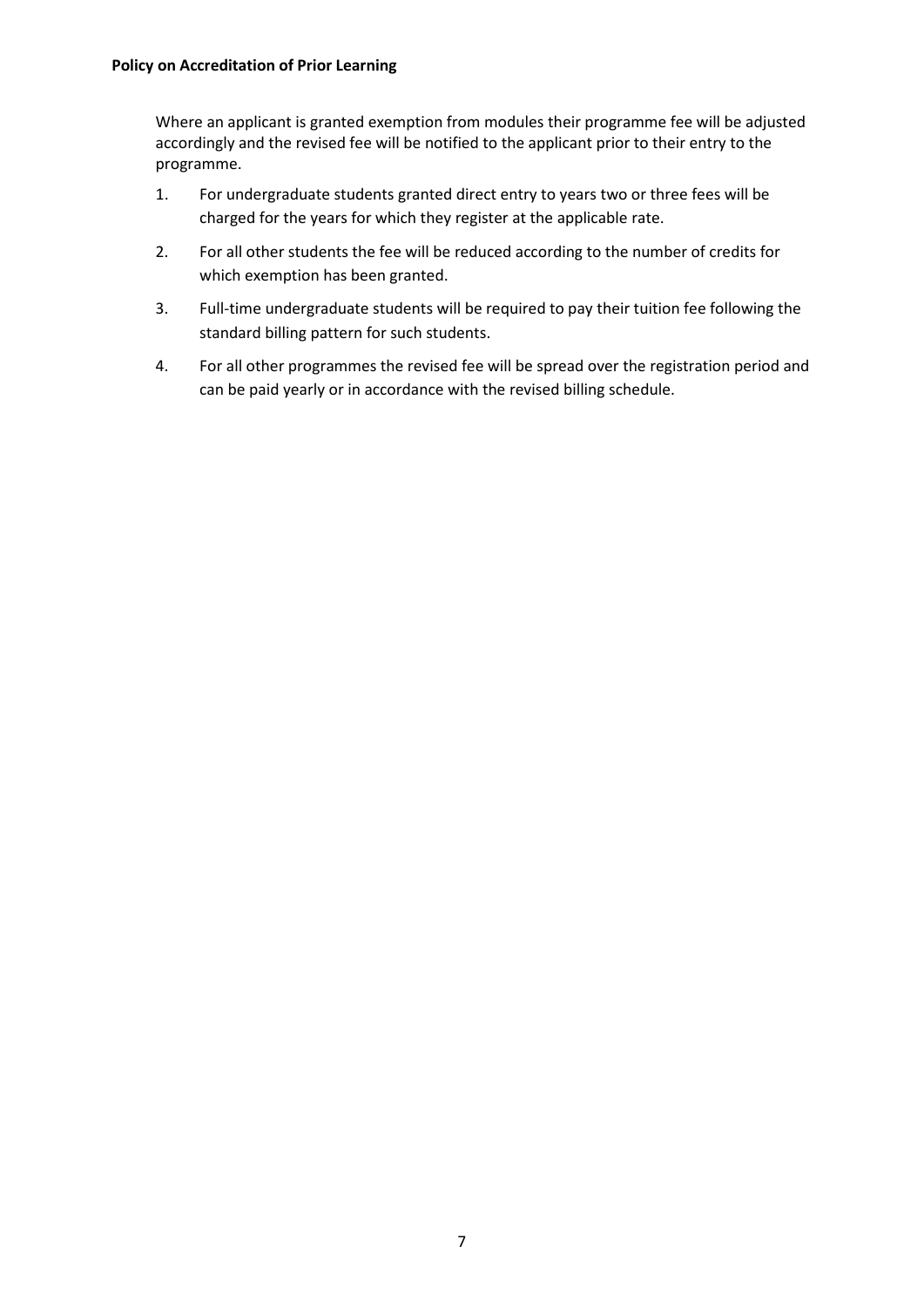## **Appendix 1**

Notwithstanding 8.3 in the policy, the table below provides a summary of the maximum number of credits for which APL may be granted for University awards. The actual number of APL credits allowed for a particular programme is detailed in the relevant programme specification.

| <b>University Award</b>   | Level          | <b>Number of Credits for</b> | <b>Maximum APL Credits</b> |
|---------------------------|----------------|------------------------------|----------------------------|
|                           |                | Award                        | permitted                  |
| Certificate of Higher     | 4              | 120                          | 60                         |
| Education                 |                |                              |                            |
| Diploma of Higher         | 5              | 240                          | 120                        |
| Education                 |                |                              |                            |
| <b>Foundation Degree</b>  | 5              | 240                          | 120                        |
| 3 year full-time (or      | 6              | 360                          | 120                        |
| equivalent part-          |                |                              |                            |
| time/distance-            |                |                              |                            |
| learning) Honours         |                |                              |                            |
| Degree                    |                |                              |                            |
| 4 year full-time          | $\overline{7}$ | 480                          | 240                        |
| <b>Integrated Masters</b> |                |                              |                            |
| Degree                    |                |                              |                            |
| Postgraduate              | 7              | 60                           | 30                         |
| Certificate               |                |                              |                            |
| Postgraduate Diploma      | $\overline{7}$ | 120                          | 60                         |
| <b>Masters Degree</b>     | 7              | 180                          | 60*                        |

\*taught credits only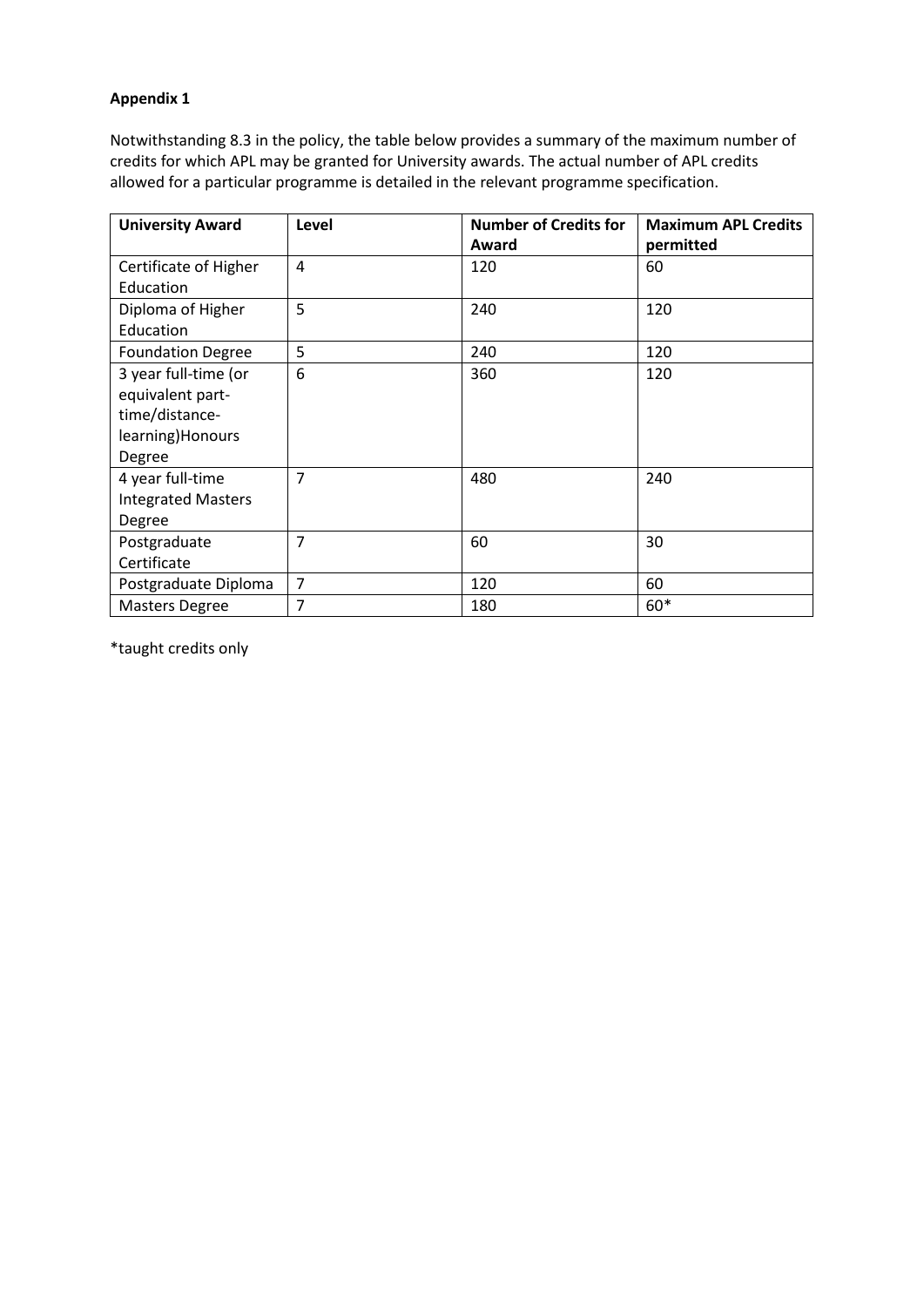# **Appendix 2**

## **Roles and Responsibilities**

# **Applicant**

# **General Requirements**

- 1. Identifying whether a claim for APL might be appropriate and contacting the relevant school or Admissions to seek advice and guidance.
- 2. Ensuring that they apply for the programme of study for which APL might be claimed.
- 3. Familiarising themselves with the programme and modules including the intended learning outcomes to establish where prior learning might be claimed.
- 4. Submitting a claim for APL at the earliest opportunity, by deadlines specified by the relevant school and prior to registration.
- 5. Providing all the required information for APL to be assessed and complying with school guidance in this respect.

# **Applying for APCL**

- 1. Providing detailed evidence of the structure, level and content of previous studies to enable the University to make a decision on their application.
- 2. Considering whether previous studies are likely to match modules for which exemption is sought in terms of content, learning outcomes and level before an application is submitted.
- 3. Ensuring that applications submitted relate to demonstrated learning achieved within the period specified in para 3.10rs.

# **Applying for APEL**

- 1. Applicants applying for APEL should recognise that it is the outcomes of any learning gained from experience that may be accredited and not just the experience itself. There will therefore be a requirement to reflect on this learning during the application process.
- 2. Applicants should be aware that submitting an application for APEL will require the production of a written submission which may, for example, include a commentary on their experience or a portfolio of work and they will be required to work on this independently.
- 3. Applicants wishing to submit an application for APEL are advised to contact the relevant admissions tutor/programme director to discuss whether a claim can be pursued, the nature of the submission required and timescale for its consideration.
- 4. Applicants should only start work on such a submission if they hold an offer for the programme for which they wish to claim APEL.
- 5. Applicants who decide to submit a claim for APEL should be aware that submission of a claim does not guarantee it will be successful.

## **Schools**

1. Ensuring that the programme documentation accurately reflects where APL is available on a programme, and any associated limitations..